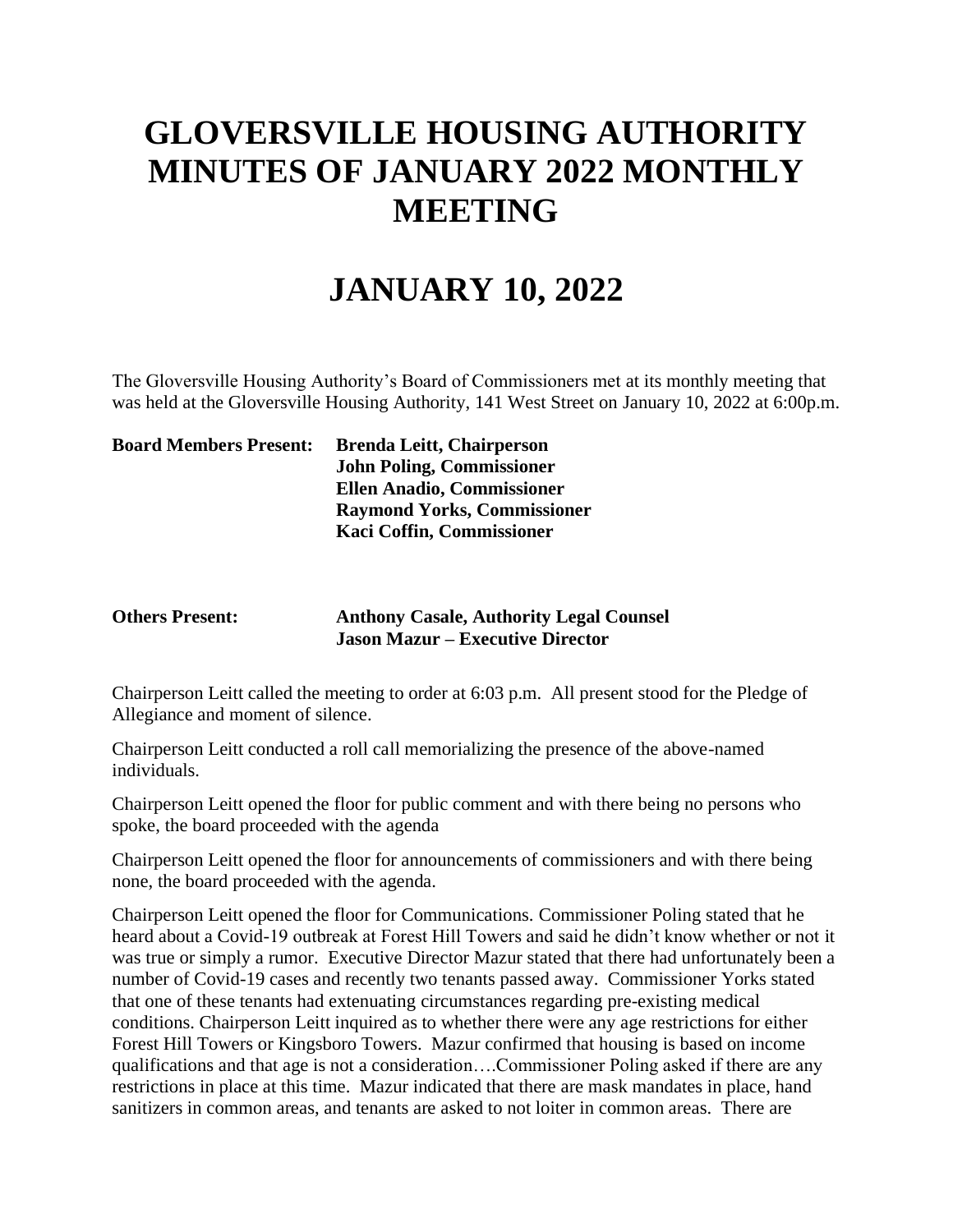presently no planned activities in the community room. Outside vendors and guests continue to be allowed and are required to wear masks.

Chairperson Leitt opened the floor for Old Business. Mazur stated with regard to the maintenance position that remains open, one candidate has been identified for sure and perhaps a second candidate. One candidate has been interviewed who shows promise. The candidate happens to be a tenant a Dubois Gardens and is familiar with the GHA properties. We are awaiting another civil service application regarding a different candidate prior to making a final decision.

The Executive Director's report was provided by Jason Mazur. Occupancy rates right now are being impacted by Covid. Covid is all over the news right now. It is true that after a couple of confirmed Covid cases a Forest Hill Towers, we learned of additional tenants at Forest Hill that were ill from Covid-19. We did not learn of similar issues at Kingsboro Towers. ….We've also spoken about the four families at Dubois that were displaced. The issue has been repaired. By next week we will be able to notify the families that they can move back into their units. This will free up four units for new tenants. .... We have also done repairs to a couple different apartments that had flooring issues and these are ready to rent…. The tractor we ordered will be delivered this week, finally. We are seeing delays in deliveries of supplies as is everybody….We are looking at the heat and boiler at Forest Hill Towers. The system was installed in 2003. The zoning and climate control for the boilers is outdated. We have consulted with a company that provides upgrades to regulate heat. Through a laptop, we will be able to monitor heat throughout the whole building. These upgrades will cost approximately \$23,000 and it will likely pay for itself within a year's time and that this upgrade is something we should consider. Commissioner Yorks stated that there are three heaters in the lobby so when the doors open, that's a fifty foot hole with heat going to the outside. Mazur said we was made aware of this issue recently. Calls come in about the heat. Mattice mechanical serviced the unit last week. We are working on it. ….The three biggest things right now are the heat, preparing units, and making sure that the sewer system is working. The pump station across the street needs to be upgrading by the City and Mazur has been in contact with the City DPW Director Chris Perry about this issue. …With regard to the paving project, the first invoice has been paid, which was basically for the surveying work. We are going to have to contact the City about Homestead Drive because we are only allowed to work on our property and City property is a whole other issue. The project remains ready to commence in the spring. Chairperson Leitt stated that Mazur has been here less than a year, since May 2021, and in the time he's been here, he's gotten many things back on track. Things just were not getting done and kudos to Jason for the work he's done and we are very thankful for the work he does.

Chairperson Leitt having opened the floor for board committee reports, and with there having been none, the board proceeded with the agenda.

Chairperson Leitt having opened the floor for new business. Chairperson Leitt introduced Resolution 829 regarding monthly vendor invoices and read said resolution into the record as follows: "Whereas the Gloversville Housing Authority's Finance Committee has reviewed the monthly vendor invoices for payment of the financial obligations of the Gloversville Housing Authority for the month of December 2021 and finds all payments on the attached list to be in order. Now therefore be it resolved, the Board of Commissioners of the Gloversville Housing Authority approves the disbursements for December 2021 as set forth on the attached list." A